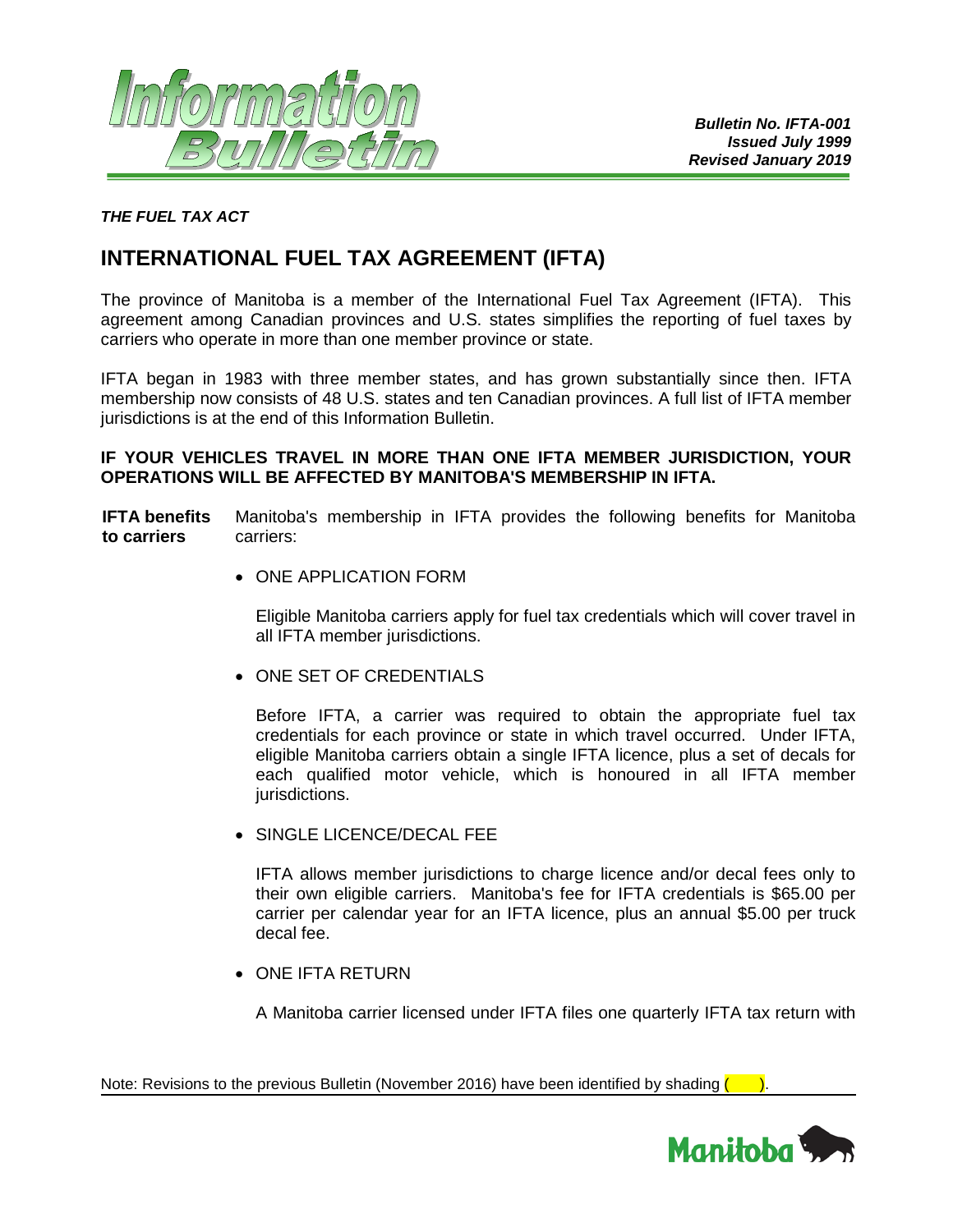Manitoba Finance-Taxation Division and does not have to file IFTA tax returns with other IFTA member jurisdictions, as Manitoba fulfils this responsibility.

• ONE NET IFTA PAYMENT

IFTA allows a carrier to net out any payments and credits to IFTA member jurisdictions on its quarterly return.

• REFUNDS READILY AVAILABLE

Net accumulated fuel tax credits greater than \$10 are refunded when requested, or are available to be offset against tax owing on the next return.

• BONDS

Carriers with good compliance records do not have to post fuel tax bonds.

• ONE IFTA AUDIT

Ordinarily, a carrier will be audited for fuel taxes by its base jurisdiction, on behalf of all the IFTA member jurisdictions.

• FLEXIBILITY IN REPORTING

IFTA allows carriers flexibility in reporting fuel tax for leased vehicles and contractors. For example, a carrier may report and pay fuel tax on its leased or contract vehicles or have the leasing company/contractor report and pay the tax for arrangements greater than 30 days. Also, a Manitoba carrier with fleets in other jurisdictions can report the distance travelled by all fleets on one Manitoba IFTA fuel tax return or on separate returns if the fleets are baseplated in other IFTA jurisdictions.

• UNIFORMITY

IFTA provides for uniform procedures in fuel tax administration and enforcement.

| Who is<br>required to                        | • A Manitoba carrier who:                                                                                                                              |
|----------------------------------------------|--------------------------------------------------------------------------------------------------------------------------------------------------------|
| licence under<br>IFTA in<br><b>Manitoba?</b> | has qualified motor vehicles based in Manitoba for vehicle registration<br>$\sim$ $-$<br>purposes under the International Registration Plan (IRP); and |
|                                              | keeps operational records of those vehicles within Manitoba; and<br>$\sim$ $-$                                                                         |

- operates one or more of those vehicles in Manitoba and at least one other IFTA member jurisdiction,

must apply to Manitoba Finance - Taxation Division to licence under IFTA.

• Carriers who meet the criteria above will be subject to a single trip permit for fuel tax purposes, as well as a possible citation, in each IFTA member jurisdiction they enter, if they are not licensed under IFTA, carrying their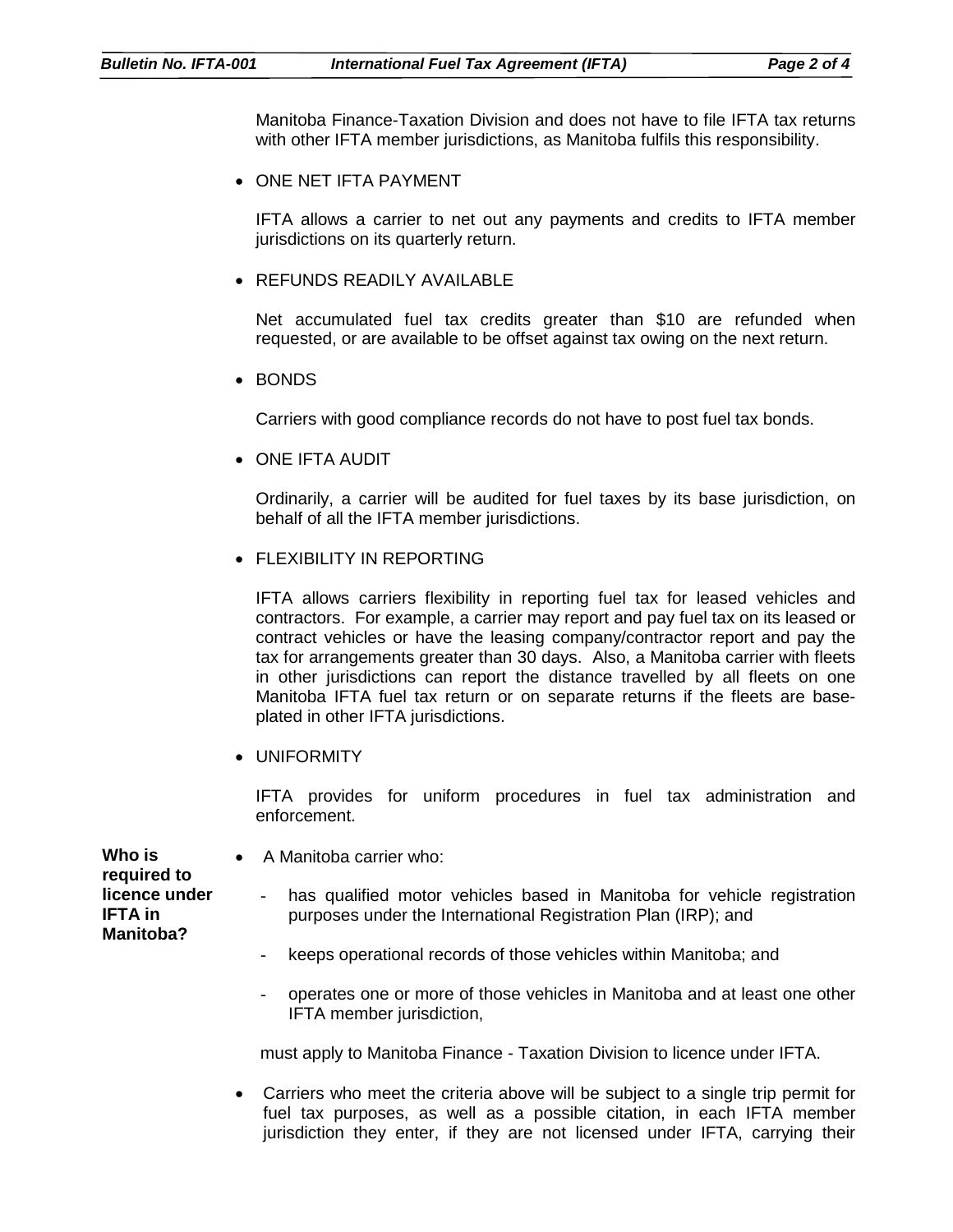Manitoba IFTA licence in electronic or paper format in their vehicle and properly displaying their Manitoba IFTA decals.

|                                                                    |                                                                                                                                          |                                                                                                                                                                                                                                                                                                                              | As an example, a Manitoba carrier who operates in Manitoba, Ontario and<br>Minnesota will be required to carry his or her Manitoba IFTA licence in<br>electronic or paper format in each vehicle and properly affix the Manitoba<br>IFTA decals to each vehicle, or to purchase a single trip permit each time he<br>or she enters Minnesota, Ontario, or returns to Manitoba.                                 |                                                                                                                                                 |  |  |  |
|--------------------------------------------------------------------|------------------------------------------------------------------------------------------------------------------------------------------|------------------------------------------------------------------------------------------------------------------------------------------------------------------------------------------------------------------------------------------------------------------------------------------------------------------------------|----------------------------------------------------------------------------------------------------------------------------------------------------------------------------------------------------------------------------------------------------------------------------------------------------------------------------------------------------------------------------------------------------------------|-------------------------------------------------------------------------------------------------------------------------------------------------|--|--|--|
|                                                                    | $\bullet$<br>International Fuel Tax Agreement.                                                                                           |                                                                                                                                                                                                                                                                                                                              | As of May 1, 2001, the only Manitoba interjurisdictional carriers who will not<br>be subject to the terms of IFTA will be carriers who travel exclusively between<br>Manitoba and the Northwest Territories, Yukon, Nunavut and Alaska. Any<br>other travel routes would mean that the carrier travels in two or more IFTA<br>jurisdictions, and would therefore be subject to the terms and conditions of the |                                                                                                                                                 |  |  |  |
| What is a<br>qualified<br>motor                                    | A qualified motor vehicle is a motor vehicle used, designed or maintained for<br>the transportation of persons or property and which has |                                                                                                                                                                                                                                                                                                                              |                                                                                                                                                                                                                                                                                                                                                                                                                |                                                                                                                                                 |  |  |  |
| vehicle?                                                           |                                                                                                                                          | two axles and a gross vehicle weight or registered gross vehicle weight<br>exceeding 11,797 kilograms (26,000 lbs.); or                                                                                                                                                                                                      |                                                                                                                                                                                                                                                                                                                                                                                                                |                                                                                                                                                 |  |  |  |
|                                                                    | three or more axles regardless of weight; or                                                                                             |                                                                                                                                                                                                                                                                                                                              |                                                                                                                                                                                                                                                                                                                                                                                                                |                                                                                                                                                 |  |  |  |
|                                                                    | if used in combination with a trailer, a combined weight that exceeds<br>11,797 kilograms (26,000 lbs.).                                 |                                                                                                                                                                                                                                                                                                                              |                                                                                                                                                                                                                                                                                                                                                                                                                |                                                                                                                                                 |  |  |  |
|                                                                    |                                                                                                                                          | Recreational vehicles are specifically excluded from the definition.                                                                                                                                                                                                                                                         |                                                                                                                                                                                                                                                                                                                                                                                                                |                                                                                                                                                 |  |  |  |
| How does a<br>carrier<br>receive<br><b>Manitoba</b><br><b>IFTA</b> | $\bullet$                                                                                                                                | Carriers must complete the "Application for IFTA Licence and Decals" form<br>and mail it to Taxation Division, along with payment of applicable licence and<br>decal fees. Alternatively, the completed application form with payment may be<br>delivered in person to the Taxation Division offices in Winnipeg or Brandon. |                                                                                                                                                                                                                                                                                                                                                                                                                |                                                                                                                                                 |  |  |  |
| credentials?                                                       | $\bullet$                                                                                                                                | Upon approval, the carrier will be given one paper IFTA licence plus two<br>decals for each qualified motor vehicle. A photocopy or an electronic copy of<br>the licence MUST be carried in each vehicle, and the decals MUST be affixed<br>to each vehicle according to the instructions provided.                          |                                                                                                                                                                                                                                                                                                                                                                                                                |                                                                                                                                                 |  |  |  |
| <b>IFTA</b> member<br>jurisdictions                                |                                                                                                                                          |                                                                                                                                                                                                                                                                                                                              | As of May 1, 2001, the following jurisdictions are IFTA members:                                                                                                                                                                                                                                                                                                                                               |                                                                                                                                                 |  |  |  |
|                                                                    | Alabama<br>Alberta<br>Arizona<br>Arkansas<br><b>British Columbia</b><br>California<br>Colorado<br>Connecticut<br>Delaware<br>Florida     | Kansas<br>Kentucky<br>Louisiana<br>Maine<br>Manitoba<br>Maryland<br>Massachusetts<br>Michigan<br>Minnesota<br>Mississippi                                                                                                                                                                                                    | New Hampshire<br>New Jersey<br><b>New Mexico</b><br><b>New York</b><br>Newfoundland<br>North Carolina<br>North Dakota<br>Nova Scotia<br>Ohio<br>Oklahoma                                                                                                                                                                                                                                                       | Rhode Island<br>Saskatchewan<br>South Carolina<br>South Dakota<br><b>Tennessee</b><br><b>Texas</b><br>Utah<br>Vermont<br>Virginia<br>Washington |  |  |  |

Missouri

Ontario

West Virginia

Georgia